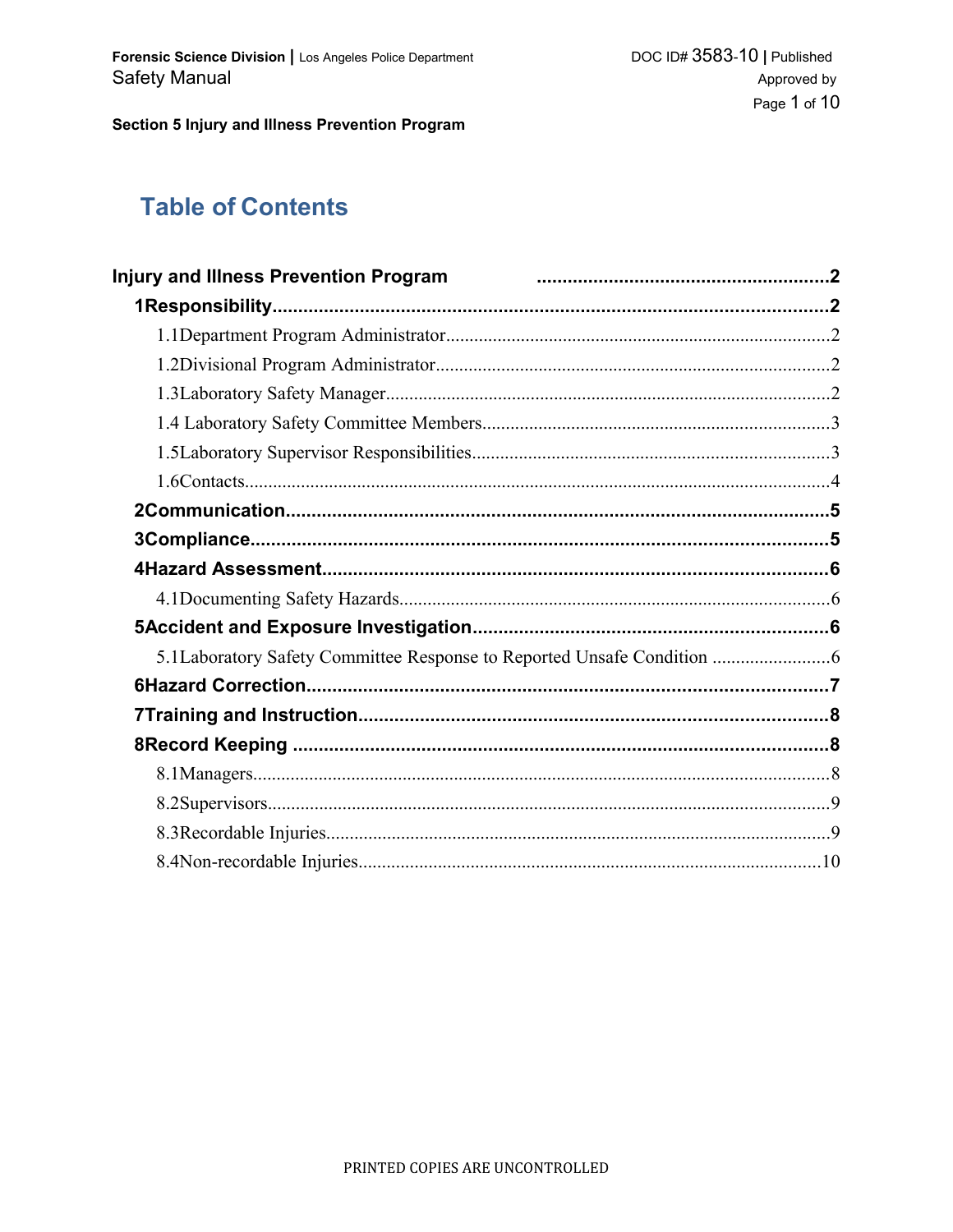# **Injury and Illness Prevention Program**

The Los Angeles Police Department is committed to a successful Injury and Illness Prevention Program (IIPP). This program is designed to lower the rate of injuries, illnesses, and fatalities and reduce worker's compensation costs. This program includes identifying personnel assigned to the Laboratory Safety Committee and encouraging all employees to know the name of at least one committee member. Safety is the responsibility of every employee.

## **1 Responsibility**

Responsible personnel for the Los Angeles Police Department, Forensic Science Division, are detailed in the following sections.

## **1.1 Department Program Administrator**

Chief Michel Moore has the authority and responsibility for implementing the provisions of this program for the Los Angeles Police Department.

## **1.2 Divisional Program Administrator**

Police Administrator Jeff Thompson, Commanding Officer, Forensic Science Division, has the responsibility of ensuring the IIPP is implemented and maintained by the safety committee members. The FSD Administrative Unit is responsible for maintaining an updated OSHA 300 log with copies of the *EMPLOYER'S REPORT OF OCCUPATIONAL INJURY OR ILLNESS* (FORM 1.66).

# **1.3 Laboratory Safety Manager**

Chief Forensic Chemist Crystal Wysong, Quality Manager (QM), Forensic Science Division (FSD), is responsible for overseeing the Injury Illness and Prevention Program, and that the IIPP is maintained and implemented by the laboratory.

- Ensure that all employees assigned to the Criminalistics Laboratory have read the IIPP
- **Ensure the Cal/OSHA 300 log is posted February 1<sup>st</sup> through April 30<sup>th</sup> of every year** by the FSD Administrative Unit
- Conduct quarterly audits of occupational injuries (Cal/OSHA 300 log)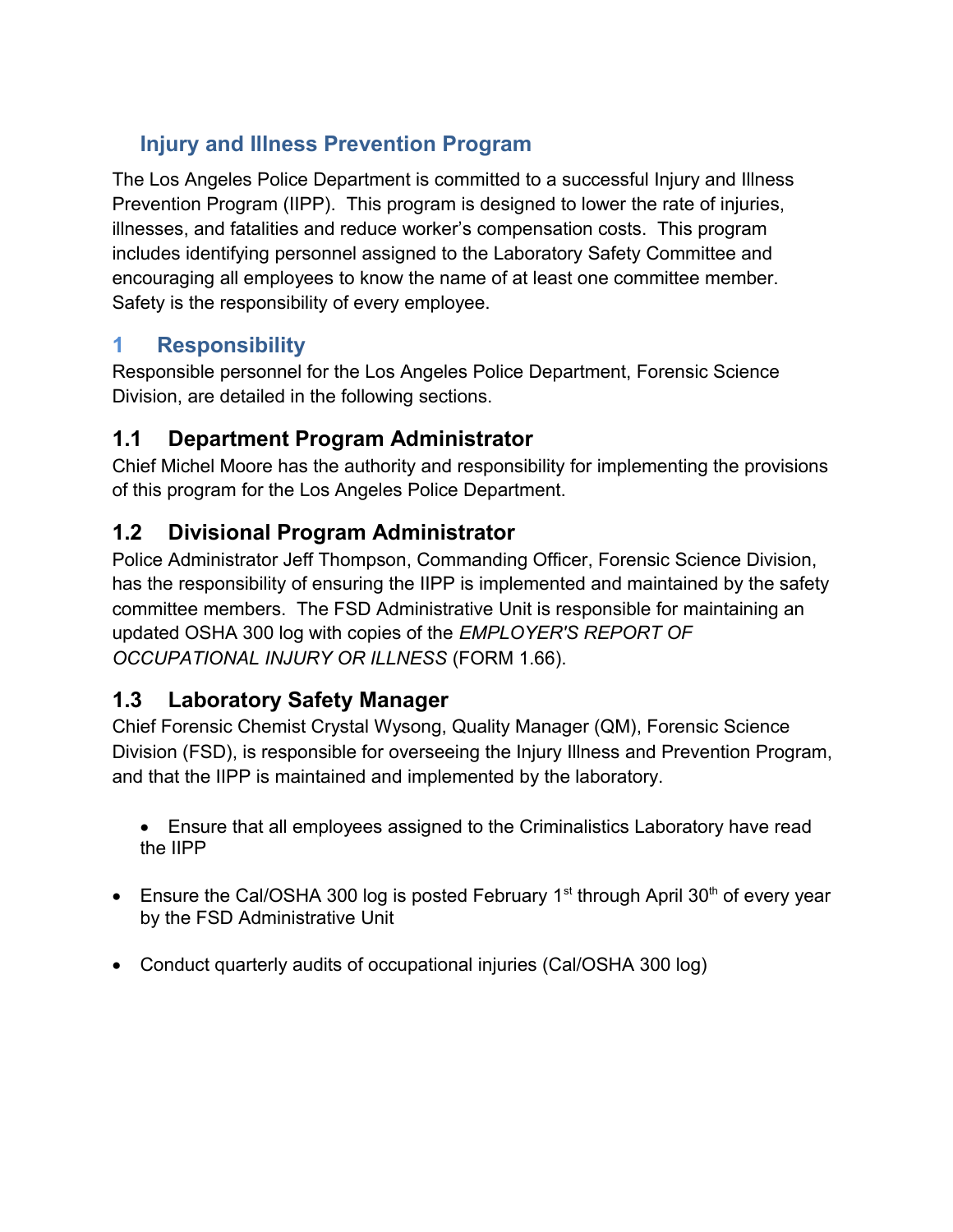#### **1.4 Laboratory Safety Committee Members**

The Laboratory Safety Committee is comprised of the Quality Manager, Safety Officer, and Floor Wardens.

Laboratory Safety Committee members' responsibilities:

- Conduct investigation of accidents and/or alleged hazards to assist in establishing corrective action when deemed necessary by the Laboratory Safety Committee
- Provide safety publications for distribution
- Train and instruct personnel on safety related issues
- Conduct semi-annual safety inspections of the laboratory to identify unsafe conditions
- Ensure that unsafe conditions are reported to their immediate supervisor and the Safety Officer
- Consider risks and opportunities regarding safety related issues
- Submit recommendations to FSD managers for improving working conditions
- Review the results of safety inspections to identify necessary revisions to established safety procedures or programs and to track the status of corrective actions

The Laboratory Safety Committee will meet quarterly. Annually, the committee members will evaluate the current IIPP and make any revisions deemed to be necessary by the committee.

#### **1.5 Laboratory Supervisor Responsibilities**

The Commanding Officer, Managers and Supervisors are responsible for implementing and maintaining the IIPP in their work areas and for answering employee questions about the IIPP. A copy of this IIPP shall be available for the Commanding Officer, Managers and Supervisor.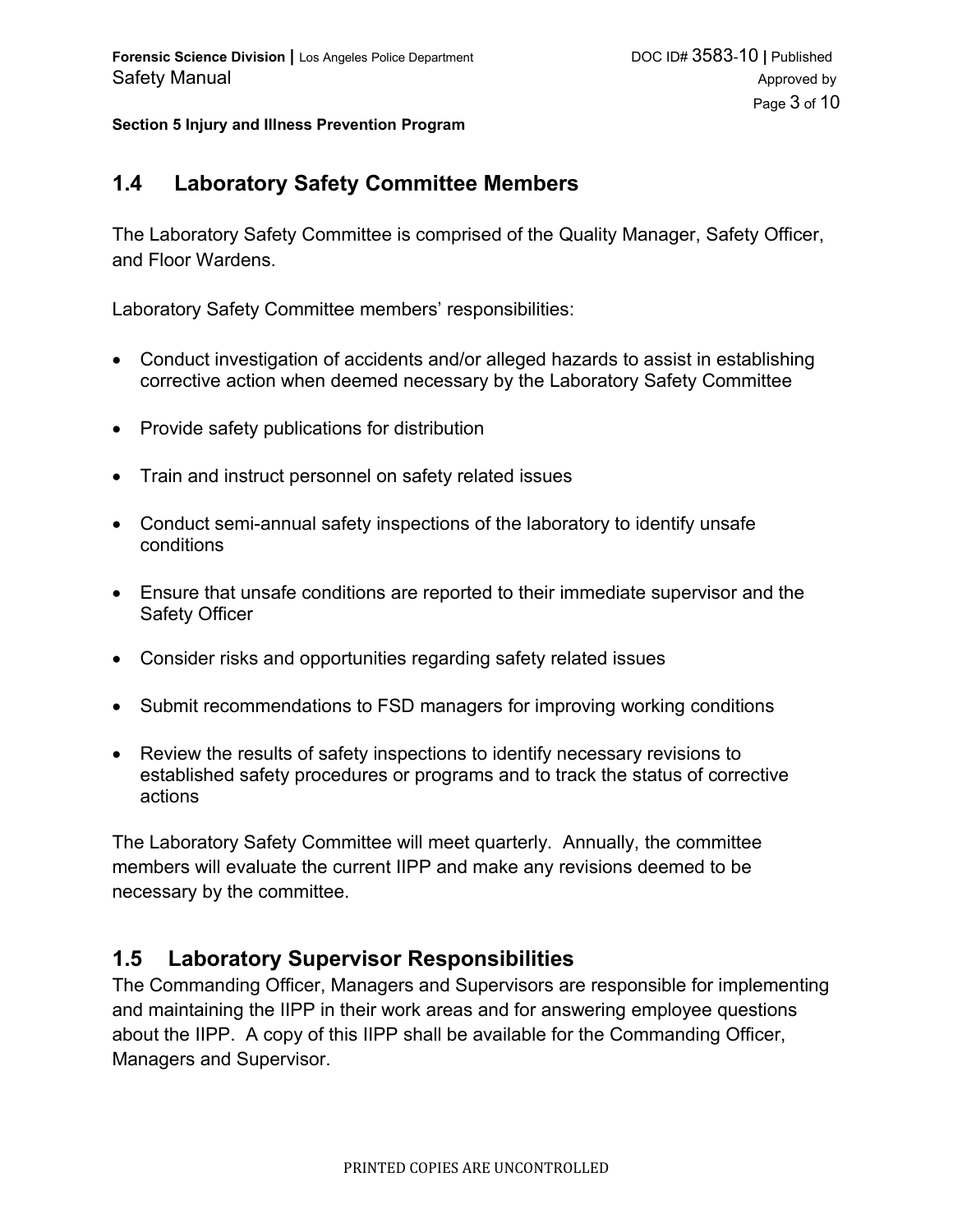Laboratory Supervisor responsibilities:

- Report, in writing, safety hazards in the workplace to the Laboratory Safety Manager or Safety Officer
- Ensure that subordinates are following general safe work practices and safe work practices related to their specific unit assignment
- Ensure that subordinates have access to and utilize the required personal protective equipment (PPE). Remember that safety is the responsibility of every employee.

## **1.6 Contacts**

| <b>Quality Manager</b>                                                    |  |
|---------------------------------------------------------------------------|--|
|                                                                           |  |
|                                                                           |  |
|                                                                           |  |
| FSC Floor Wardens (2nd Floor) Thanh Doan(323) 415-8105                    |  |
|                                                                           |  |
| FSC Floor Wardens (3rd Floor) Kathe Canlas(323) 415-8814                  |  |
|                                                                           |  |
| FSC Floor Wardens (4 <sup>th</sup> Floor) Robert Broderick (323) 415-8805 |  |
|                                                                           |  |
| FSC Floor Wardens (5th Floor) Mandel Medina(323) 415-8142                 |  |
|                                                                           |  |
| <b>Safety Officer</b>                                                     |  |
|                                                                           |  |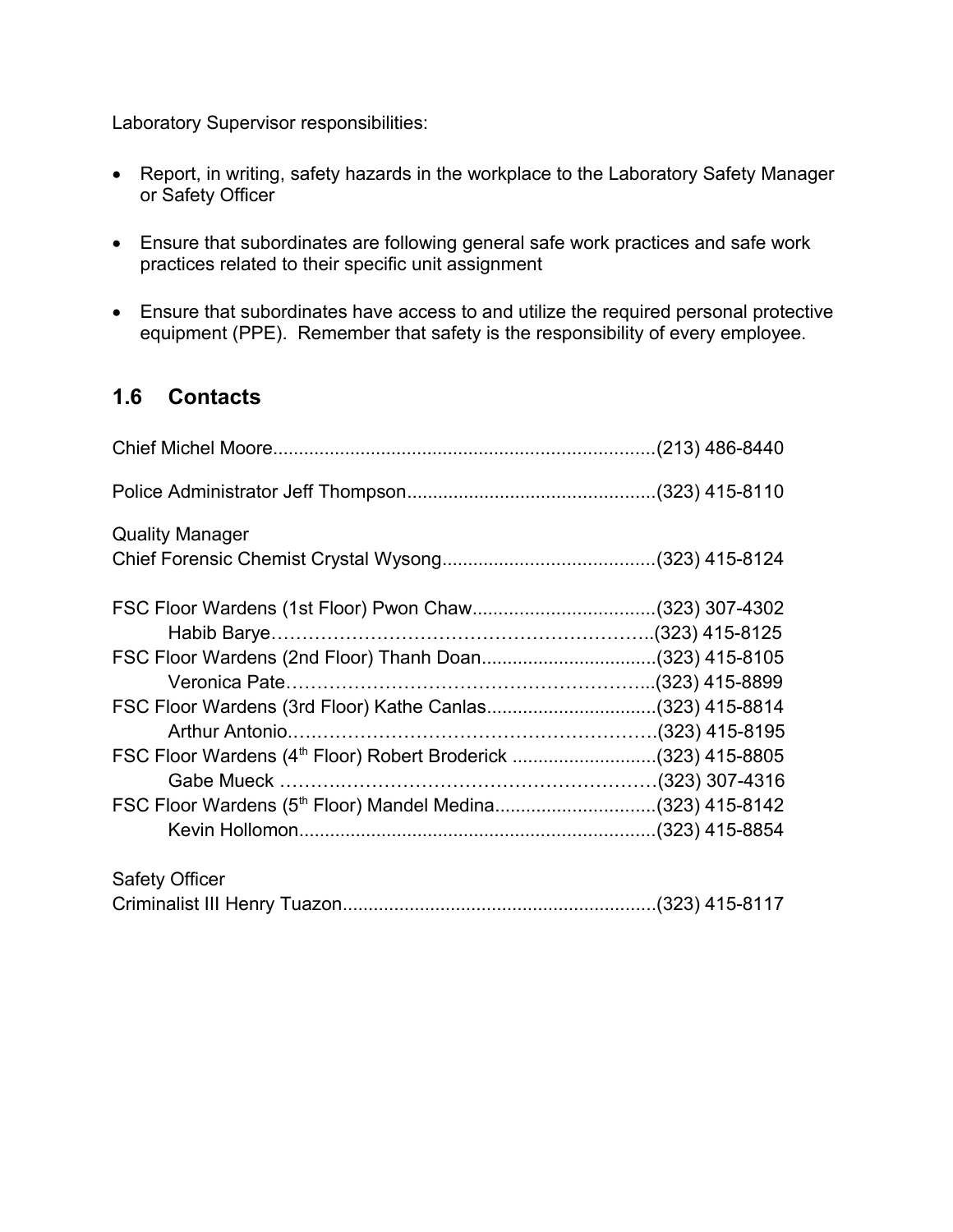#### **2 Communication**

- All employees shall notify their immediate supervisor, any available supervisor, or a Laboratory Safety Committee member in writing or verbally of hazards and safety concerns that may arise within their work site.
- The recipient shall document any verbal notification of a safety hazard.
- Employees can inform their supervisors of workplace hazards.
- A bulletin board shall be maintained and updated in the building to continuously inform and educate all employees of work safety issues and work site hazards.
- Newly assigned employee orientations shall provide safety and health policies and procedures.
- New employees to the laboratory shall read the Criminalistics Laboratory's Safety Manual and sign the Laboratory Safety Manual Awareness form.
- All employees shall review and understand the Criminalistics Laboratory's IIPP.
- Unit supervisors should include a safety and health topic regularly in the agenda for monthly unit meetings.
- Safety hazards may also be reported anonymously to a supervisor or a Laboratory Safety Committee member.

### **3 Compliance**

All Department Employees assigned to the Laboratory shall receive a copy of this IIPP. The employees shall sign an acknowledgement of receipt upon receiving a copy of this IIPP. The signed acknowledgement of receipt shall be placed in the employee's divisional package or Quality Assurance (QA) file. The Department shall provide employees with a safe and healthful place to work, and employees are required to comply with and follow Department rules and regulations.

Failure to comply with the rules and regulations outlined in this guide will result in progressive disciplinary action, which includes verbal and written warnings. The disciplinary policy of the Department is intended to encourage employee compliance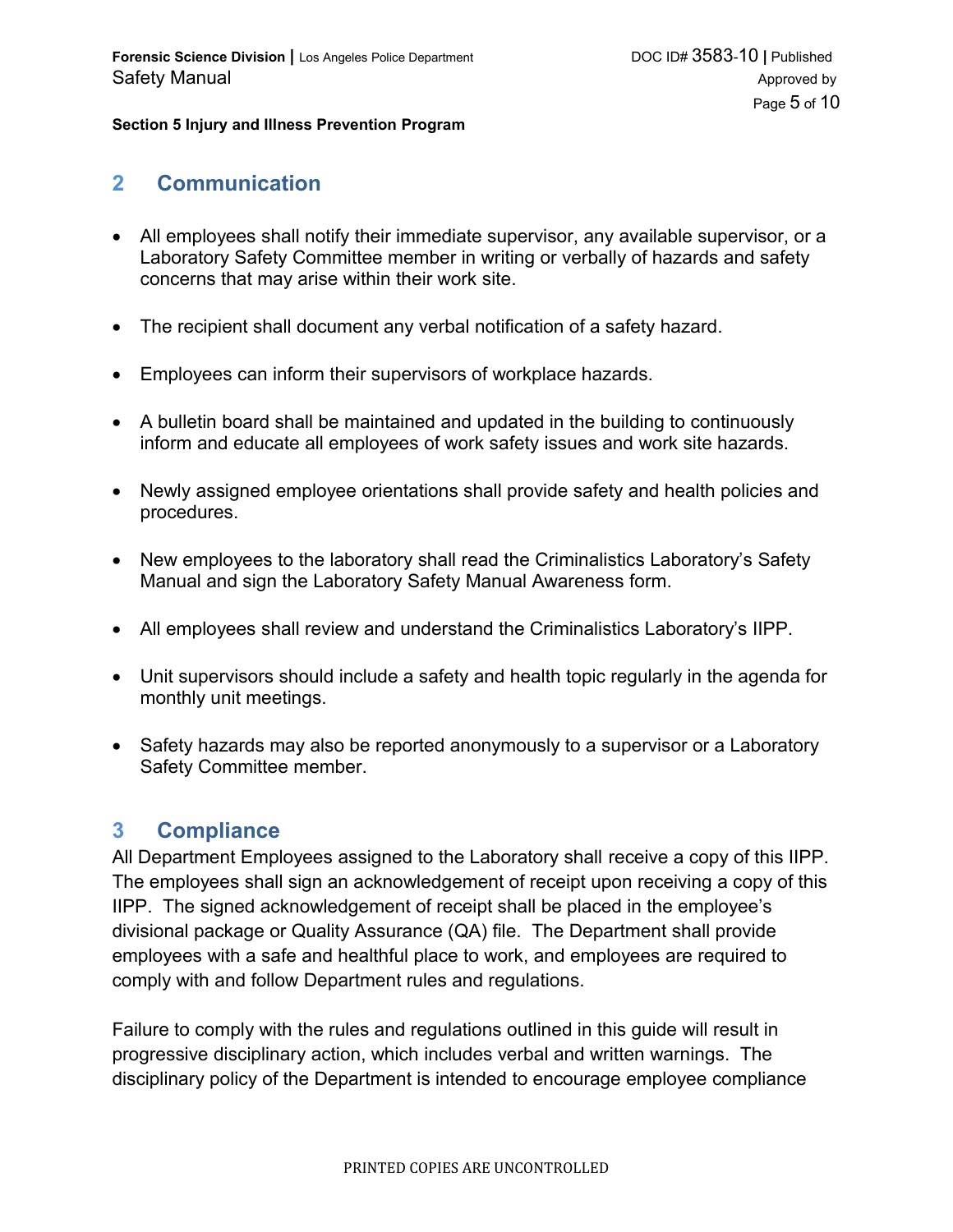with the Cal/OSHA regulations. If an employee is found to be grossly negligent, the employee could face possible termination.

All related Department Manual Sections should be used as a reference guide.

Safety rules violated by employees shall be reported immediately to a supervisor and the Safety Officer. Safety rules violated by employees shall be documented in an Employee's Report 15.7.

## **4 Hazard Assessment**

The unit supervisor or a designee will conduct semi-annual safety inspections. These inspections consist of identification and evaluation of workplace hazards utilizing the Safety Inspection Checklist provided by the Quality Manager. The unit supervisor or acting supervisor will review the Safety Inspection Checklist prior to submission to the Safety Officer.

## **4.1 Documenting Safety Hazards**

Safety Hazards should be documented on an Employee's Report, Form 15.7 and submitted to the Laboratory Safety Manager, but verbal notifications will also be accepted. Notifications should include the following information:

| •Employee's suggestions for corrective measures, if applicable |  |
|----------------------------------------------------------------|--|

# **5 Accident and Exposure Investigation**

## **5.1 Laboratory Safety Committee Response to Reported Unsafe Condition**

Upon identifying a hazard, or being informed by any employee or supervisor that a possible unsafe condition exists, a Laboratory Safety Committee member shall take the following action:

• Immediately inspect the reported hazard.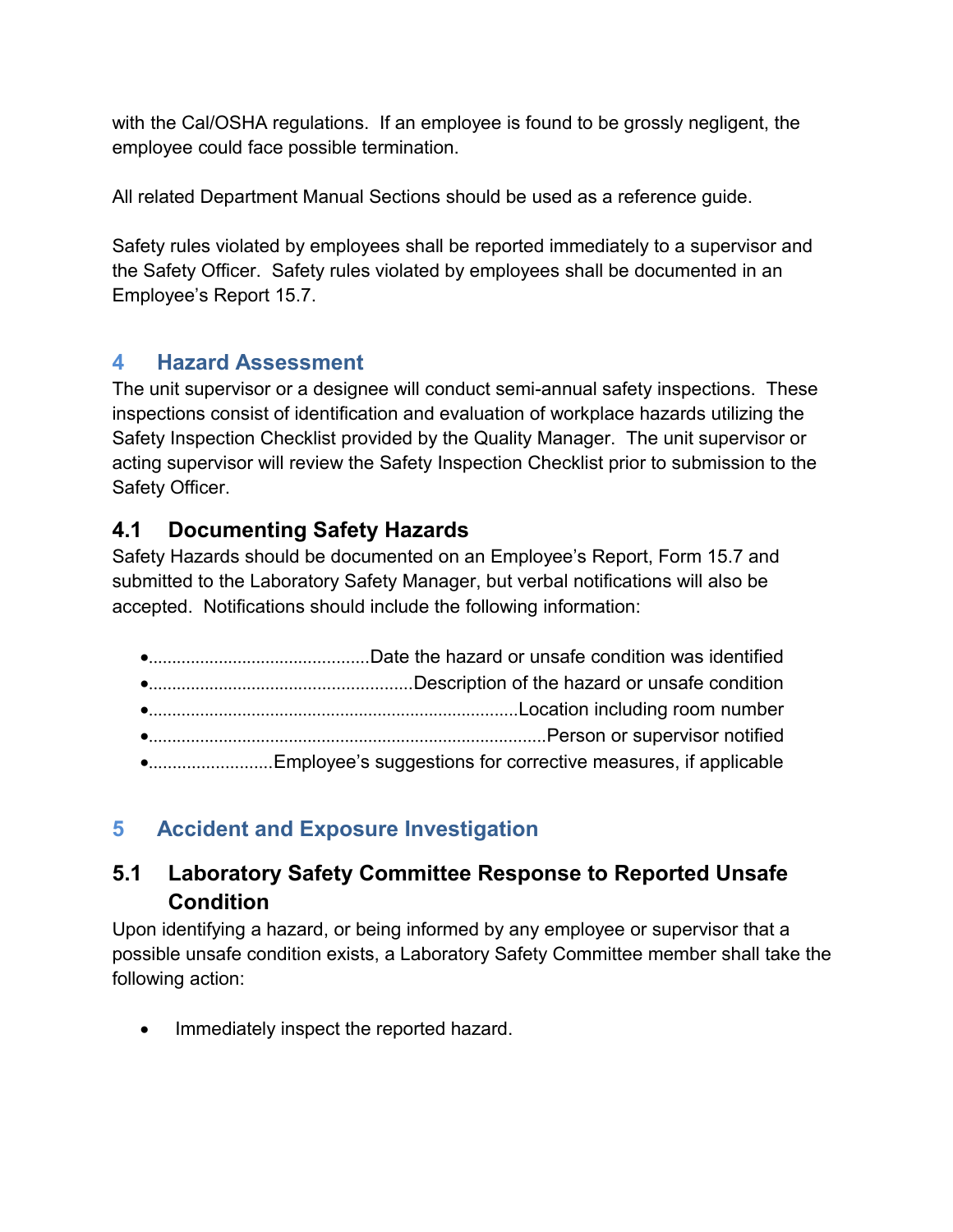- Take appropriate action to ensure that employees are not continuously exposed to the hazard. This may include restricting an area, prohibiting use of equipment, or temporarily moving a workstation.
- Convene with other Laboratory Safety Committee members if needed to identify corrective measures.
- Ensure corrective measures are taken as soon as possible.
- Allow no one, other than repair personnel, to enter the affected area until corrective measures are completed.
- Document the identified hazard, action taken, and feasibility of and completion of corrective measures.
- Notify the Laboratory Safety Manager of the hazard and corrective action taken.
- Provide the employee reporting the hazard feedback and notification of the corrective measures taken.

#### **6 Hazard Correction**

Unsafe or unhealthy work conditions shall be corrected in a timely manner based on the severity of the hazards.

Should necessary corrective measures be delayed or lengthy in duration, committee members shall complete a 15.2 to the Commanding Officer, FSD, explaining the reason for the delay, requests for repairs, persons notified, and the date the corrective measures are expected to be completed.

A copy of the correspondence shall be inserted into a file maintained by the Laboratory Safety Manager. Upon completion of the repairs, a subsequent 15.2 shall be generated to inform the Commanding Officer, FSD, of the completed work. A copy of the supplemental 15.2 shall be inserted into the aforementioned file.

For urgent matters requiring immediate attention, the Commanding Officer or appointed designee has the option of initiating and overseeing the corrective action and delegating the documentation of the project.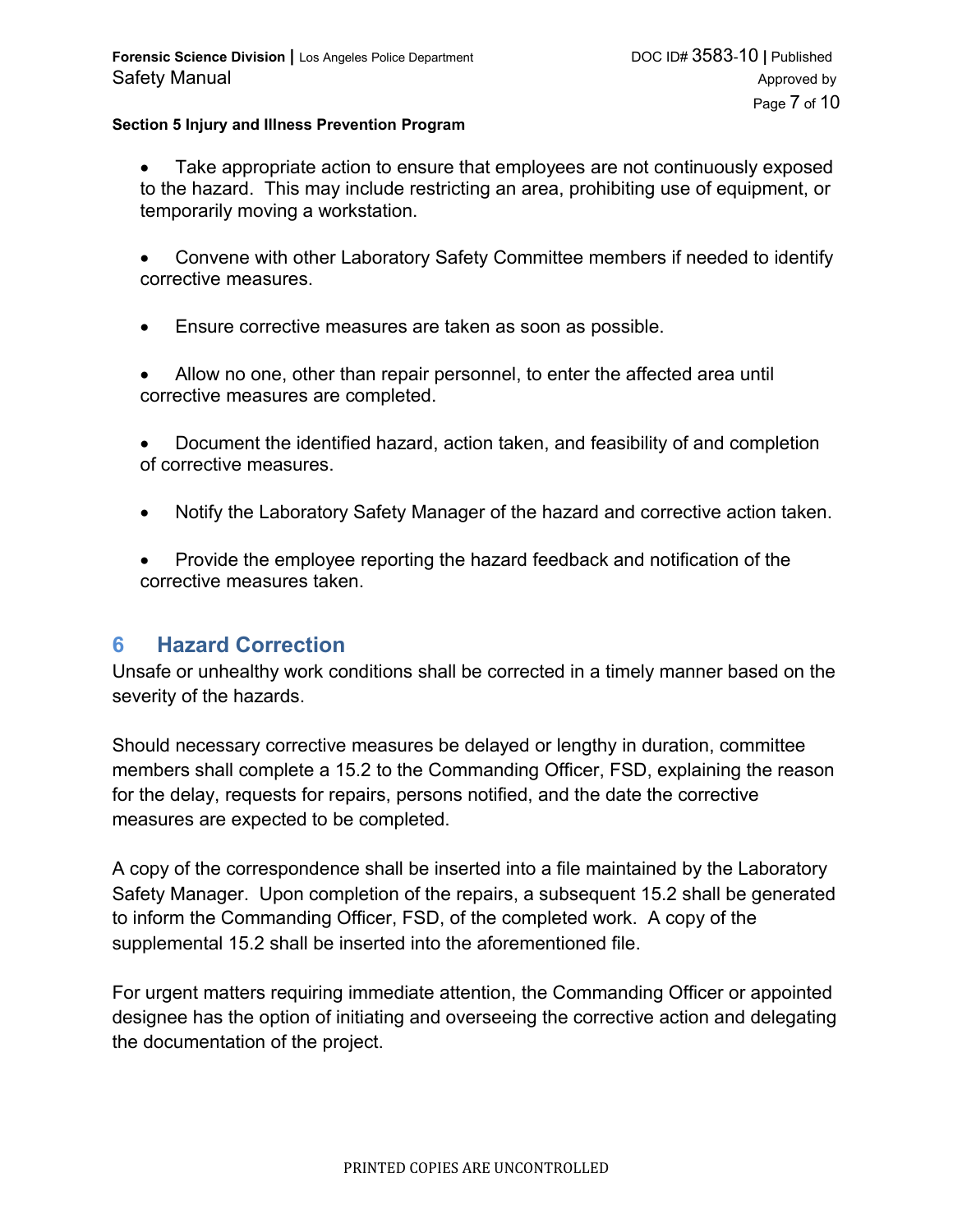# **7 Training and Instruction**

All managers and supervisors shall provide job-specific safety and health guidelines to new personnel and personnel performing new jobs for which training has not been previously provided.

Whenever new substances, processes, procedures or equipment are introduced to the workplace and present a new hazard, the unit supervisor shall provide training.

Supervisors shall become familiar with the safety and health hazards to which workers under their immediate direction and control may be exposed to and provide training.

## **8 Record Keeping [1](#page-7-0)**

Maintaining documentation is a crucial element for being able to demonstrate the implementation of the IIPP. In addition, the information gathered from investigations, inspections, and corrective actions are vital for identifying problems whose resolution will result in improving the IIPP's effectiveness. Documents for these activities are kept in the QA Unit.

The Commanding Officer, Forensic Science Division or appointed designee is responsible for maintaining a log, summary and supplemental record of all recordable occupational injuries and illnesses (OSHA 300 or equivalent) for FSD. All requests for injury information should be forwarded to the Commanding **Officer** 

#### **8.1 Managers**

- Review safety and training documentation, provide comments and suggestions for improvements, and consider associated risks and opportunities
- Provide the same supervisory function for their direct subordinates as described in the Supervisors section below.

<span id="page-7-0"></span><sup>1</sup> The Laboratory Safety Manual is a comprehensive document that is applicable to all units within the laboratory. Safety issues specific to a given unit within the laboratory are addressed in the Unit's Manual.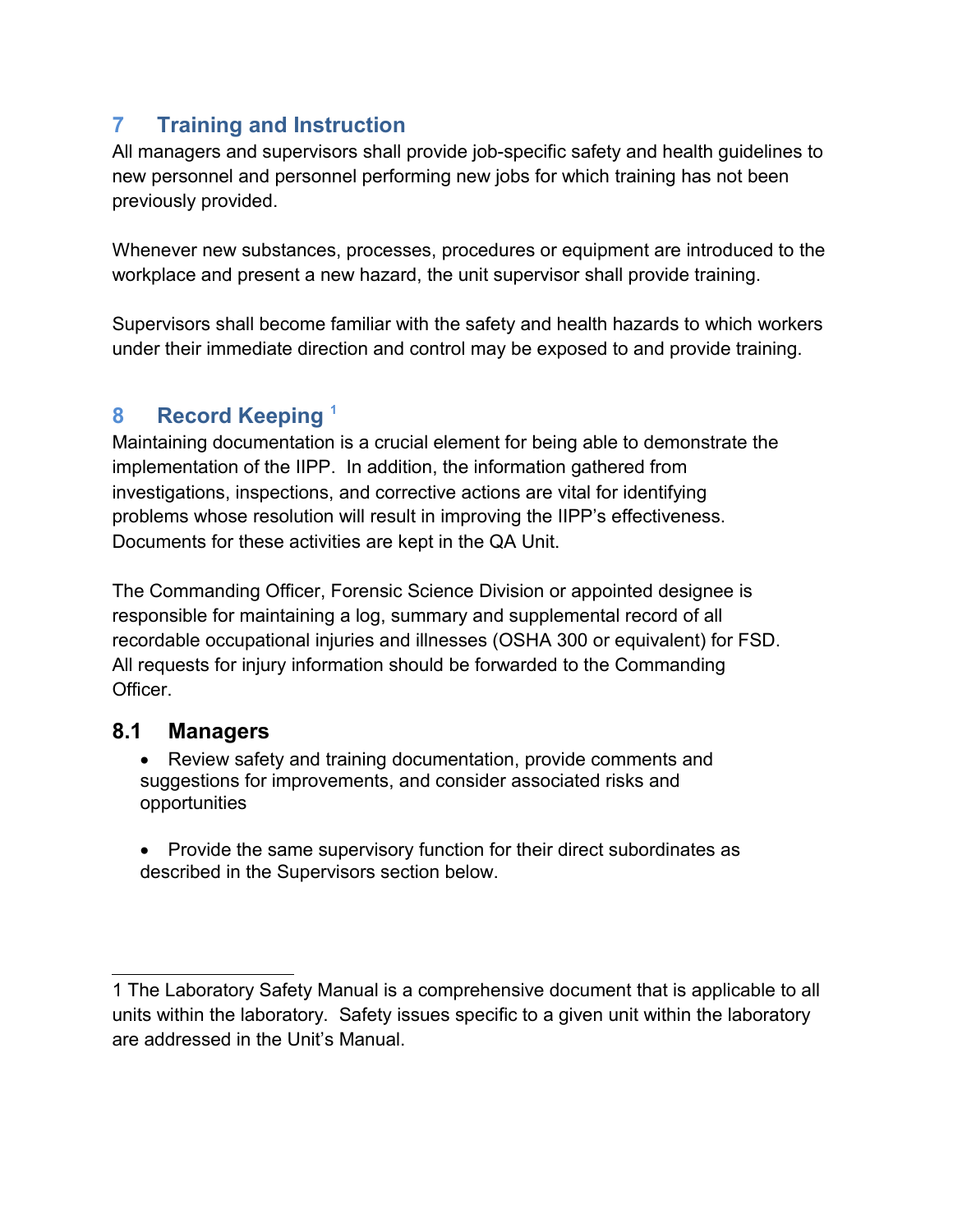#### **8.2 Supervisors**

Ensure that documentation covering the items listed below is completed (Forms can be found in Qualtrax or LAN Applications LAPD Forms):

- Work-related injury or illness requiring medical treatment: Form DWC 1, Cal/OSHA Form 301, FSD Sharps Injury Log, City of LA Personnel Department Employer's Report of Occupational Injury or Illness (Form 5020)
- Inspection of equipment or vehicles that may have been used when the injury occurred (Employee's Report 15.7)
- City Property-Involved (CPI) Traffic Collisions with injuries (TCR = Traffic Collision Report, Narrative/Supplemental CHP Form 556)

#### **8.3 Recordable Injuries**

All occupational fatalities, regardless of the time between injury and death or the length of illness, are recordable injuries. It also includes all occupational illnesses, regardless of treatment or severity.

Examples of the occupational injuries:

- Lost workday—a case in which the injury causes absence from work and/or restricted work activity beyond the day of the injury. Time spent obtaining medical treatment is not defined as lost time.
- Injuries without lost workdays involving:
- Absence from work and/or restricted work activity on the day of the injury only, other than the time spent visiting the doctor or clinic.
	- .......................................................................................Loss of consciousness. .Medical treatment; Treatment administered by a physician or registered professional personnel under the standing orders of a physician,but excluding first aid even though provided by a physician or registered professional personnel. It includes:
	- --Two or more visits to a physician or nurse for application of the same treatment, except for observation or change of a small dressing.
- --Foreign bodies,
- removal/embedded in eye.
- --Foreign bodies, if removal from wound requires a physician due to depth of embodiment or